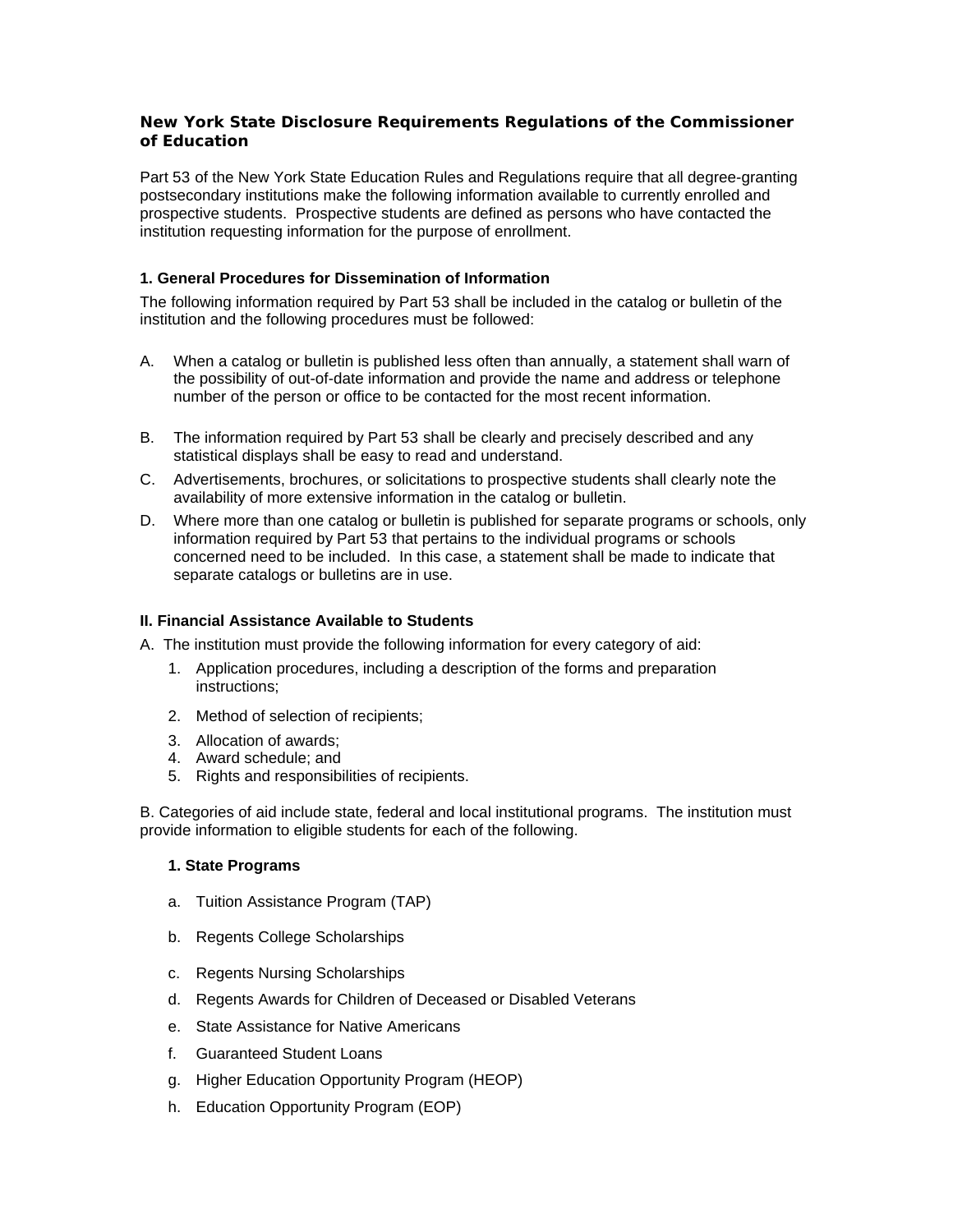- i. Search for Education and Elevation through Knowledge (SEEK)
- j. College Discovery Program (CD)
- k. Work incentive program (WIN)
- l. Any other state program that accounts for 10 percent or more of the total state student aid administered by the institution

# **2. Federal Programs**

- a. Educational Opportunity Grants program (EEOG)
- b. Supplemental Educational Opportunity Grants (SEOG)
- c. National Direct Student Loans (NDSL)
- d. College Work Study Programs (CWS)
- e. Social Security payments to children of deceased or disabled veterans
- f. Federal aid to Native Americans
- g. Veterans Administration educational benefits
- h. Any other federal program, which accounts for 10 percent or more of the total federal student aid administered by the institution.

## **3. Local Institutional Programs**

- a. Information on grants, scholarships, waivers, deferrals, loans, including small emergency loans and work- study arrangements administered by the institution shall be provided
- b. Programs involving awards of \$300 or more per year shall be individually listed, including any restrictions
- c. The number and average value of programs with awards of less than \$300 per year shall be provided, along with the name, address and telephone number of an institutional office from which more detailed information can be obtained

## **III. Costs of Attending the Institution**

The institution shall provide the costs of attendance for each of the cost categories listed below. Estimates may be used if exact figures are unavailable or inappropriate. Where only summary information is provided, the institution must identify the name of an institutional office where detailed information can be obtained.

## **1. Tuition and Fees**

- a. All assessments against students for direct educational and general purposes
- b. Description of the purpose of a mandatory fee, if not apparent from its name
- c. Clearly identified course and lab fees
- d. Clearly stated condition under which non-mandatory fees need not be paid

## *2. Books and Supplies*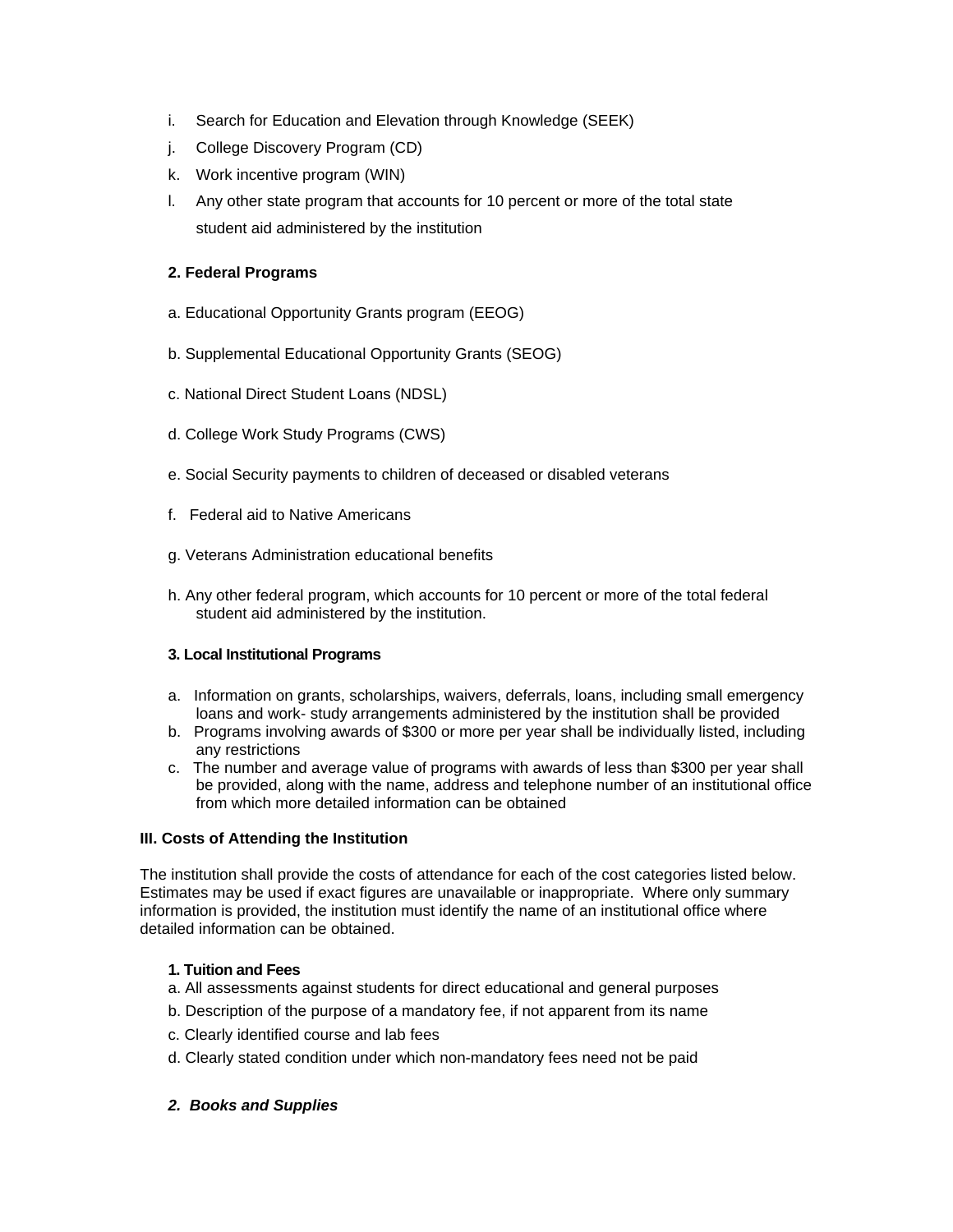- a. Costs of textbooks, books, manuals, consumable supplies and equipment that are corollary to instruction and necessary for the student
- b. In the case of major program categories for which such costs vary more than 25 percent from the average, separate estimates shall be provided

#### **3. Room, Board. and Other Living Expenses**

- a. Costs of housing services
- b. Costs of food services
- c. Estimated costs of similar accommodations available in the community
- d. Estimated cost of personal expenses applicable to students pursuing primarily educational objectives

## **IV. Refund Policy**

The institution must state its policy concerning refunds due to a student's failure to complete an academic term for any reason. The policy must include the following, which is to be refunded after a specified elapsed period of time:

- 1. Tuition
- 2. Fees
- 3. Room and Board
- 4. Other Assessments

#### **V. Instructional Programs**

*A. A list of degree, certificate and diploma programs shall be provided.* The list must b e consistent with the inventory of registered degree and certificate programs maintained by the Education Department. The list shall contain at least the following:

- 1. Official program titles
- 2. Degree and HEGIS code numbers
- 3. A statement that enrollment in other than registered or otherwise approved programs may jeopardize a student's eligibility for certain student aid awards
- 4. A description of each degree, certificate and diploma program, including prerequisites and requirements for completion.
- 5. An indication of which academic year each instructional offering (course) is expected to be taught

B. *A general description of instructional, laboratory and other facilities directly related to the academic program shall be provided.* The description shall include:

- 1. A description of the total physical plant
- 2. Narrative and/or statistical information about library collections and facilities, student unions and institution-operated eating facilities
- 3. Hours of operation, including holiday and vacation schedules
- *C. The following information about faculty and other instructional personnel must be provided:*
	- 1. A listing by rank of regular resident faculty